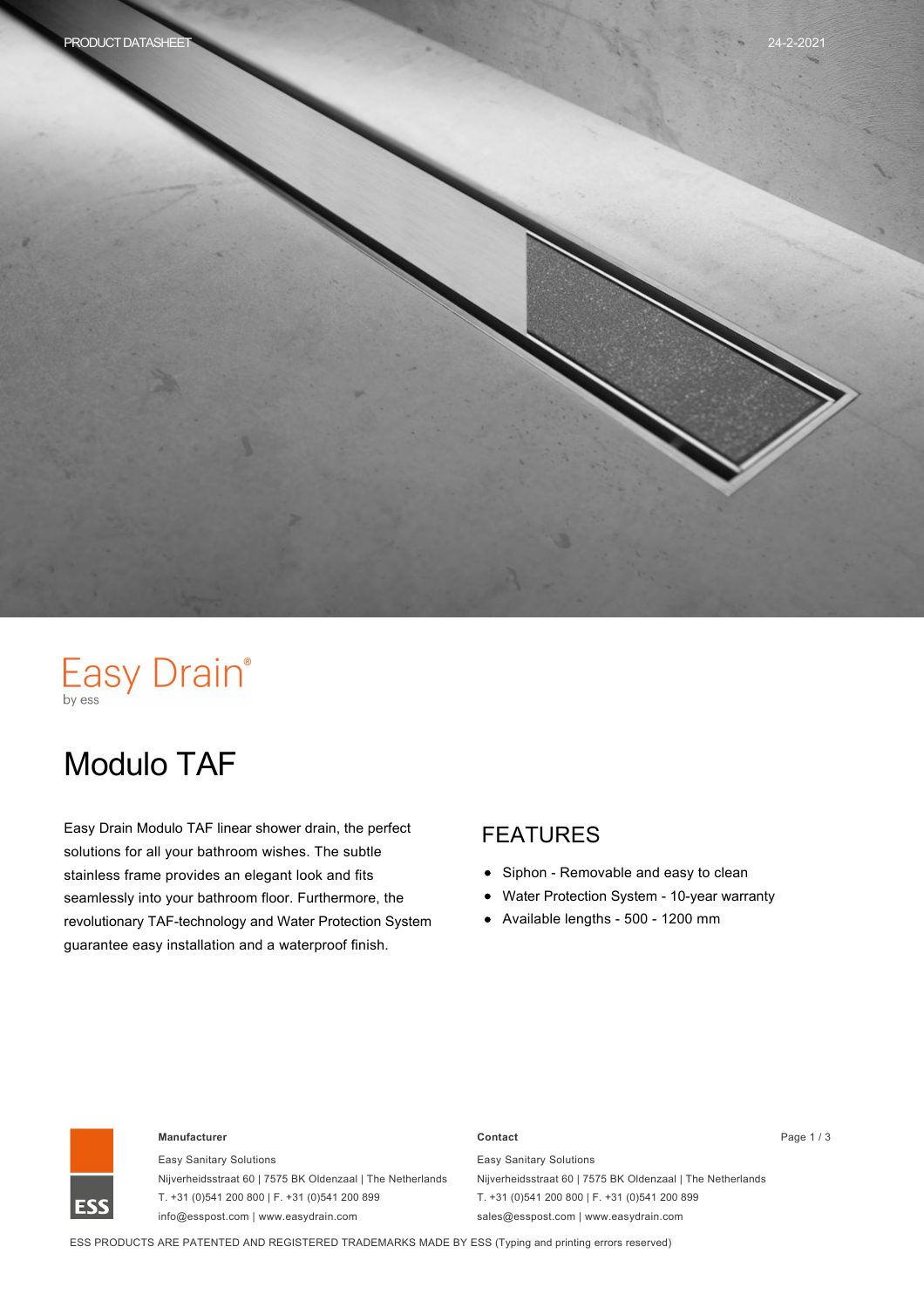# GENERAL

| Serie         | <b>Modulo TAF</b>                         |  |
|---------------|-------------------------------------------|--|
| Name          | Modulo TAF                                |  |
| Model         | Rectangular shower drain                  |  |
| Length (mm)   | 500, 600, 700, 800, 900, 1000, 1100, 1200 |  |
| Product type  | Complete                                  |  |
| Application   | New construction, Renovation              |  |
| Certification | ETAG-022, DIN 18534                       |  |
|               |                                           |  |

### **INSTALLATION**

| Substrate                                   | Concrete / Sand Cement, Wooden floors, Lewis sheets |  |
|---------------------------------------------|-----------------------------------------------------|--|
| Floor finish                                | Tiles / Mosaic, Glass Mosaic, Thin tiles            |  |
| Height adjustable feet                      | Included                                            |  |
| Installation option                         | Floor                                               |  |
| Outlet                                      | Horizontal                                          |  |
| Connection (mm)                             | 40                                                  |  |
| Min. installation depth (mm) (built-in set) | 63                                                  |  |
| Min. installation depth (mm) (incl. grate)  | 70                                                  |  |

#### DRAINAGE

| Max. drainage capacity entrance (I/min) | 25 |
|-----------------------------------------|----|
| Max. drainage capacity wall (I/min)     |    |
| Max. drainage capacity (I/min)          |    |

#### **BUILT-IN SET**

| Pre-assembled sealing membrane | <b>Included</b>    |
|--------------------------------|--------------------|
| Siphon features                | Cleanable          |
| Water seal height (mm)         | 30                 |
| Outlet                         | Horizontal         |
| Material siphon                | Polypropylene (PP) |
|                                |                    |

### **DESIGN**

| Grate finish              | Brushed stainless steel / Tile |  |
|---------------------------|--------------------------------|--|
| Grate pattern             | Zero / Closed                  |  |
| Grate width (mm)          | 45                             |  |
| Grate tile insert (mm)    | 12                             |  |
| Adjustable grate          | No                             |  |
| Frame type                | TAF (Tile Adjustable Frame)    |  |
| <b>TAF Frame material</b> | Stainless steel (304)          |  |
| Design frame finish       | N.A.                           |  |
| Frame width (mm)          | 62                             |  |
| Wheelchair accessible     | Yes                            |  |
| Extension set available   | Yes                            |  |



#### **Manufacturer Contact** Page 2 / 3

Easy Sanitary Solutions Nijverheidsstraat 60 | 7575 BK Oldenzaal | The Netherlands T. +31 (0)541 200 800 | F. +31 (0)541 200 899 info@esspost.com | www.easydrain.com

Easy Sanitary Solutions Nijverheidsstraat 60 | 7575 BK Oldenzaal | The Netherlands T. +31 (0)541 200 800 | F. +31 (0)541 200 899 sales@esspost.com | www.easydrain.com

ESS PRODUCTS ARE PATENTED AND REGISTERED TRADEMARKS MADE BY ESS (Typing and printing errors reserved)